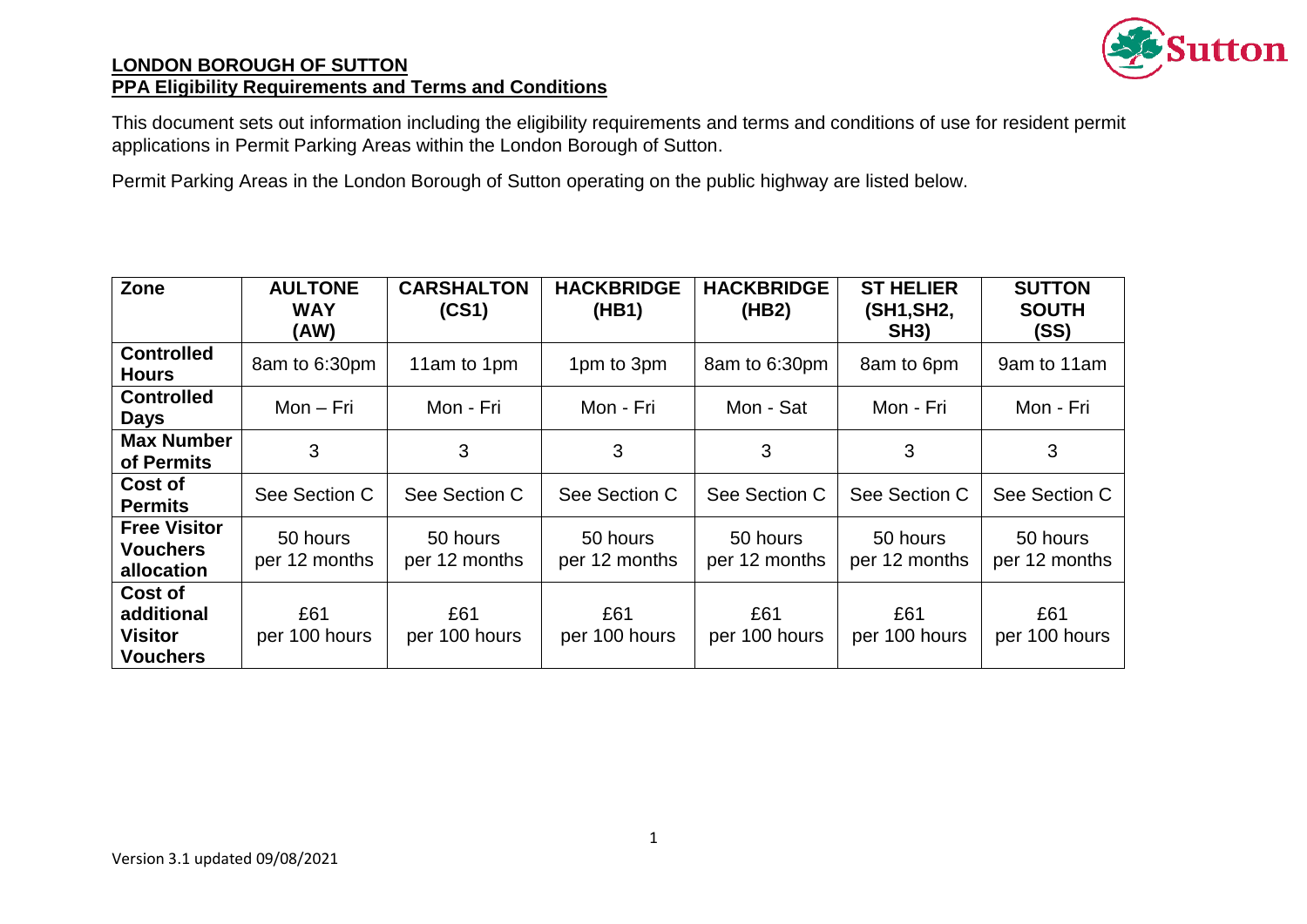

| Zone                                                       | <b>GORDON</b><br><b>ROAD AREA</b><br>(CB) | <b>PEACHES</b><br><b>CLOSE AREA</b><br>(CH) | <b>TALBOT ROAD</b><br><b>AREA</b><br>(CA2) | <b>WALLACE</b><br><b>CRESCENT</b><br><b>AREA (CA1)</b> | <b>MORETON ROAD</b><br><b>AREA</b><br>(WP2) |
|------------------------------------------------------------|-------------------------------------------|---------------------------------------------|--------------------------------------------|--------------------------------------------------------|---------------------------------------------|
| <b>Controlled</b><br><b>Hours</b>                          | 10am to 12pm                              | 8am to 6:30pm                               | 9am to 11am and<br>4pm to 6pm              | 8am to 6:30pm                                          | 10am to 12pm                                |
| <b>Controlled</b><br><b>Days</b>                           | $Mon-Fri$                                 | Mon - Fri                                   | Mon - Fri                                  | Mon - Sat                                              | Mon – Fri                                   |
| <b>Max Number</b><br>of Permits                            | 3                                         | 3                                           | 3                                          | 3                                                      | 3                                           |
| Cost of<br><b>Permits</b>                                  | See Section C                             | See Section C                               | See Section C                              | See Section C                                          | See Section C                               |
| <b>Free Visitor</b><br><b>Vouchers</b><br>allocation       | 50 hours<br>per 12 months                 | 50 hours<br>per 12 months                   | 50 hours<br>per 12 months                  | 50 hours<br>per 12 months                              | 50 hours<br>per 12 months                   |
| Cost of<br>additional<br><b>Visitor</b><br><b>Vouchers</b> | £61<br>per 100 hours                      | £61<br>per 100 hours                        | £61<br>per 100 hours                       | £61<br>per 100 hours                                   | £61<br>per 100 hours                        |

All these zones require a vehicle to display a valid Residents Permit or Residents Visitor Voucher at all times during the controlled hours/day of the zone when utilising Permit Parking Area. A permit does not entitle a vehicle to park on any other restriction.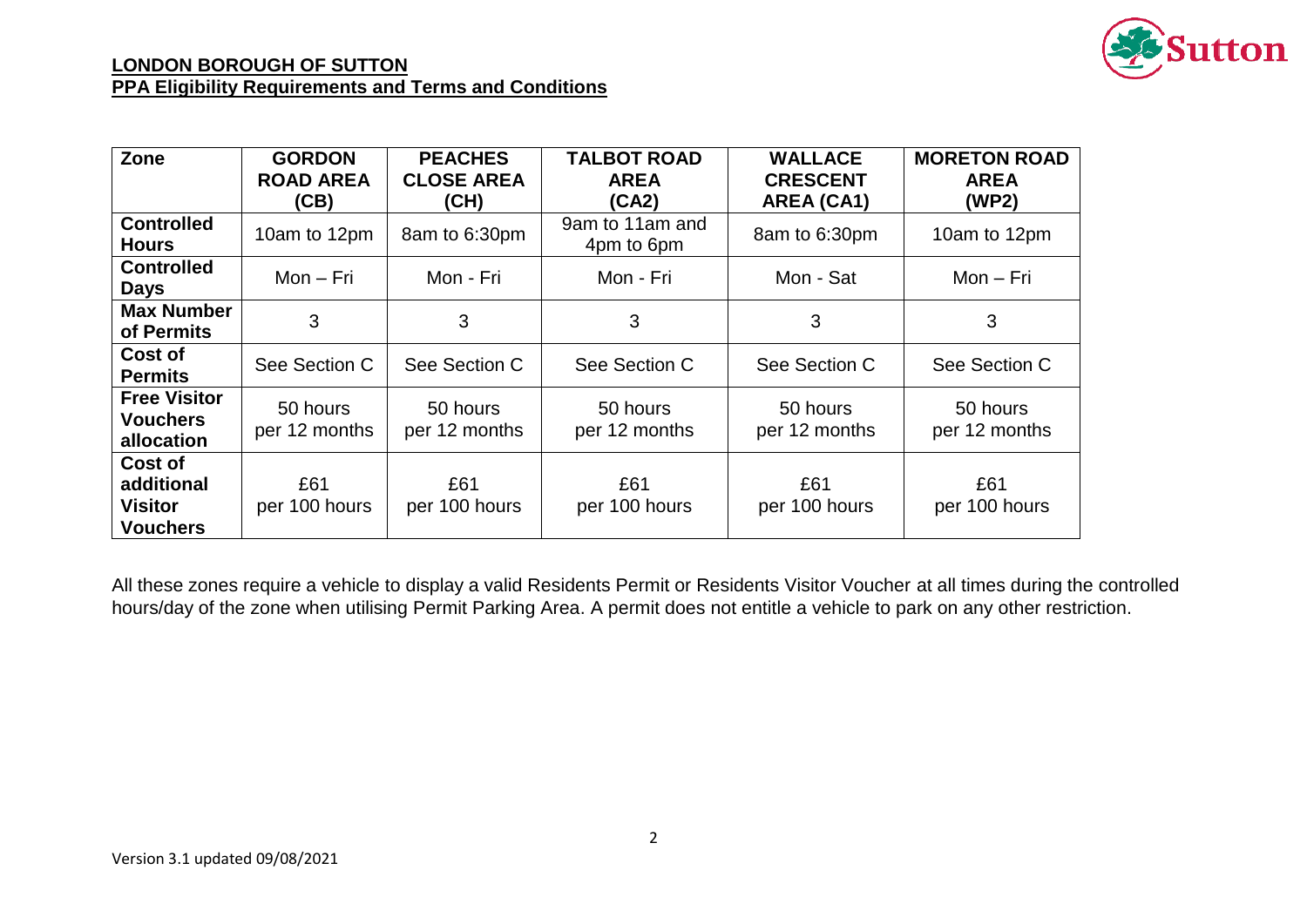

### **A: ELIGIBILITY REQUIRMENTS**

**Resident Permits** will only be issued to persons who:

(1) are defined as a "resident" within the Sutton (Charged for Parking Places) Order 2017 and subsequent amendments.

*"resident", in relation to a Controlled Parking Zone or Permit Parking Area referred to in a Part of Schedule 3, means a person whose usual place of abode is at premises the postal address of which is in any street or part of a street specified in the Part of Schedule 3 relating to that Controlled Parking Zone or Permit parking Area, as the case may be*

Schedule 3 can be downloaded on our website.

Please note that no resident's permit shall be issued to a resident of a housing unit subject to a planning obligation made pursuant to section 106 of the Town and Country Planning Act 1990, as amended, or section 16 of the Greater London Council (General Powers) Act 1974, or both, indicating that such resident will not be entitled to a resident's permit.

(2) are the owner of a taxed vehicle or vehicles of the following class, that is to say a passenger vehicle, a goods carrying vehicle the overall height of which does not exceed 2.28 metres and the overall length of which does not exceed 5.25 metres, a motor cycle or an invalid carriage

**Resident Visitor Vouchers** will only be issued to persons who:

(1) are defined as a "resident" within the Sutton (Charged for Parking Places) Order 2017.

*"resident", in relation to a Controlled Parking Zone or Permit Parking Area referred to in a Part of Schedule 3, means a person whose usual place of abode is at premises the postal address of which is in any street or part of a street specified in the Part of Schedule 3 relating to that Controlled Parking Zone or Permit parking Area, as the case may be*

Schedule 3 can be downloaded on our website.

Please note that no visitors voucher shall be issued to a resident of a housing unit subject to a planning obligation made pursuant to section 106 of the Town and Country Planning Act 1990, as amended, or section 16 of the Greater London Council (General Powers) Act 1974, or both, indicating that such resident will not be entitled to a resident's permit.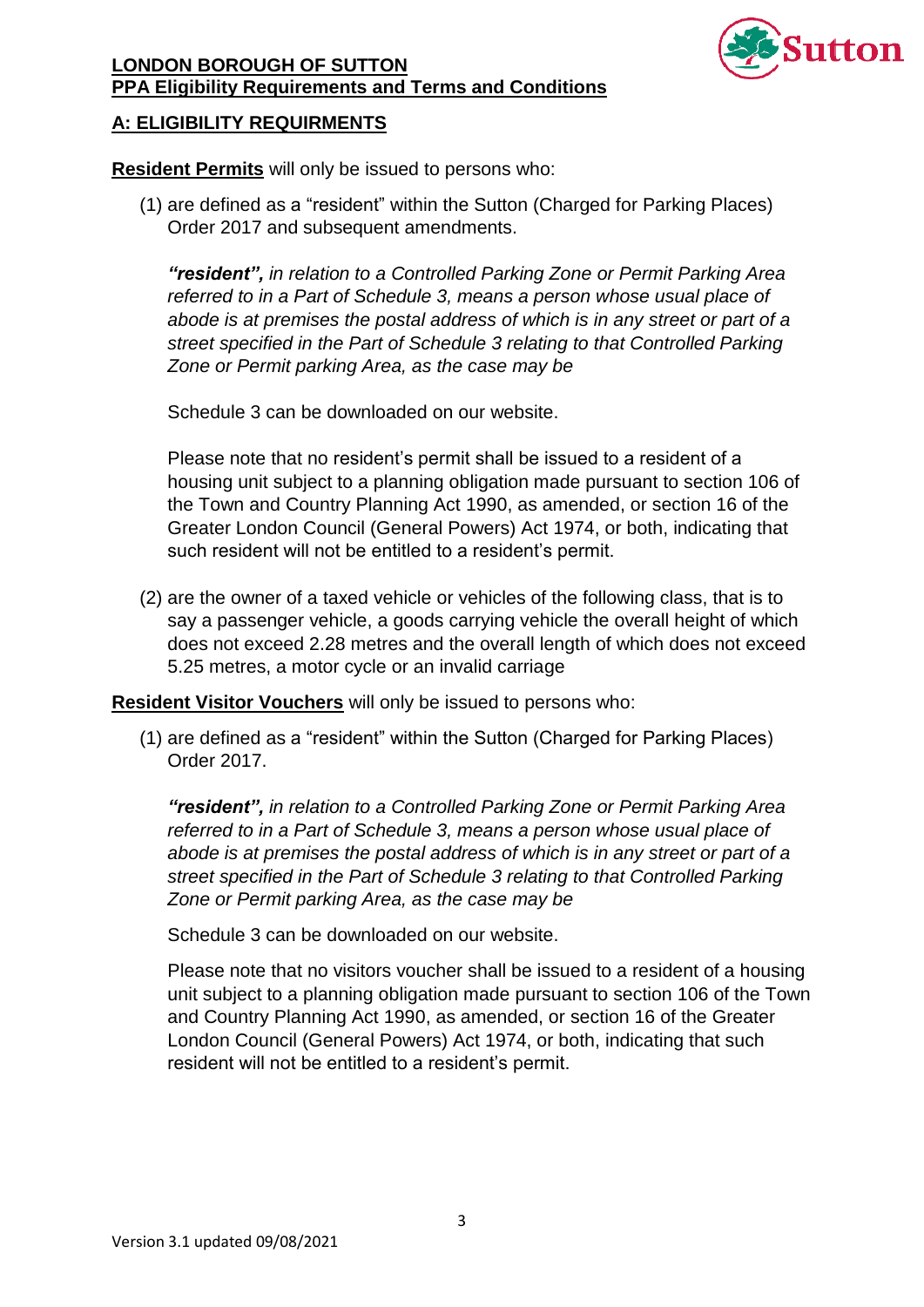

# **B: APPLICATION PROOF REQUIREMENTS**

# **Proof of Residence**

If you are on the Register of Electors (this will be checked) then no further proof of residence is required to be provided. If not then additional evidence will be required as per below.

## **We will only accept:**

- (a) a valid/current tenancy agreement *or*
- (b) Council Tax letter (must be current financial year) *or*
- (c) A utility bill (gas/electric/water) no more than 3 months old *or*
- (d) If you are moving into the area we will need confirmation of your new address, for example a solicitor's letter or a tenancy agreement.

### **Proof that you are the registered keeper of the vehicle**

### **We will only accept:**

- (a) a copy of the vehicle registration document (V5) showing the address included on the application *or*
- (b) an insurance document showing you as the policy holder with the address and vehicle details included on the application.

## **If you are applying for a permit for a company car - we will only accept:**

(a) headed company notepaper from the company secretary (not the applicant) confirming that you have sole use of the vehicle (stating the vehicle registration number) which is kept at the address included on the application.

# **C: COST OF RESIDENT PERMITS AND VISITOR VOUCHERS**

# **Resident Permits**

The cost of Resident Permits is determined by a number of factors the majority of which can be found on your V5 document or alternatively can be found online using open source data provided by the Driver and Vehicle Licensing Agency (*[https://vehicleenquiry.service.gov.uk/\)](https://vehicleenquiry.service.gov.uk/):*

All vehicle will be classified into a permit group based on:

# (1) **Fuel Type**

The pricing tables for resident permits relevant to your vehicle will depend on whether your vehicle has a Fuel Type which is

**Alternative** (Gas, Electric, Hybrid) **or Normal** (Petrol/Diesel/Heavy Oil)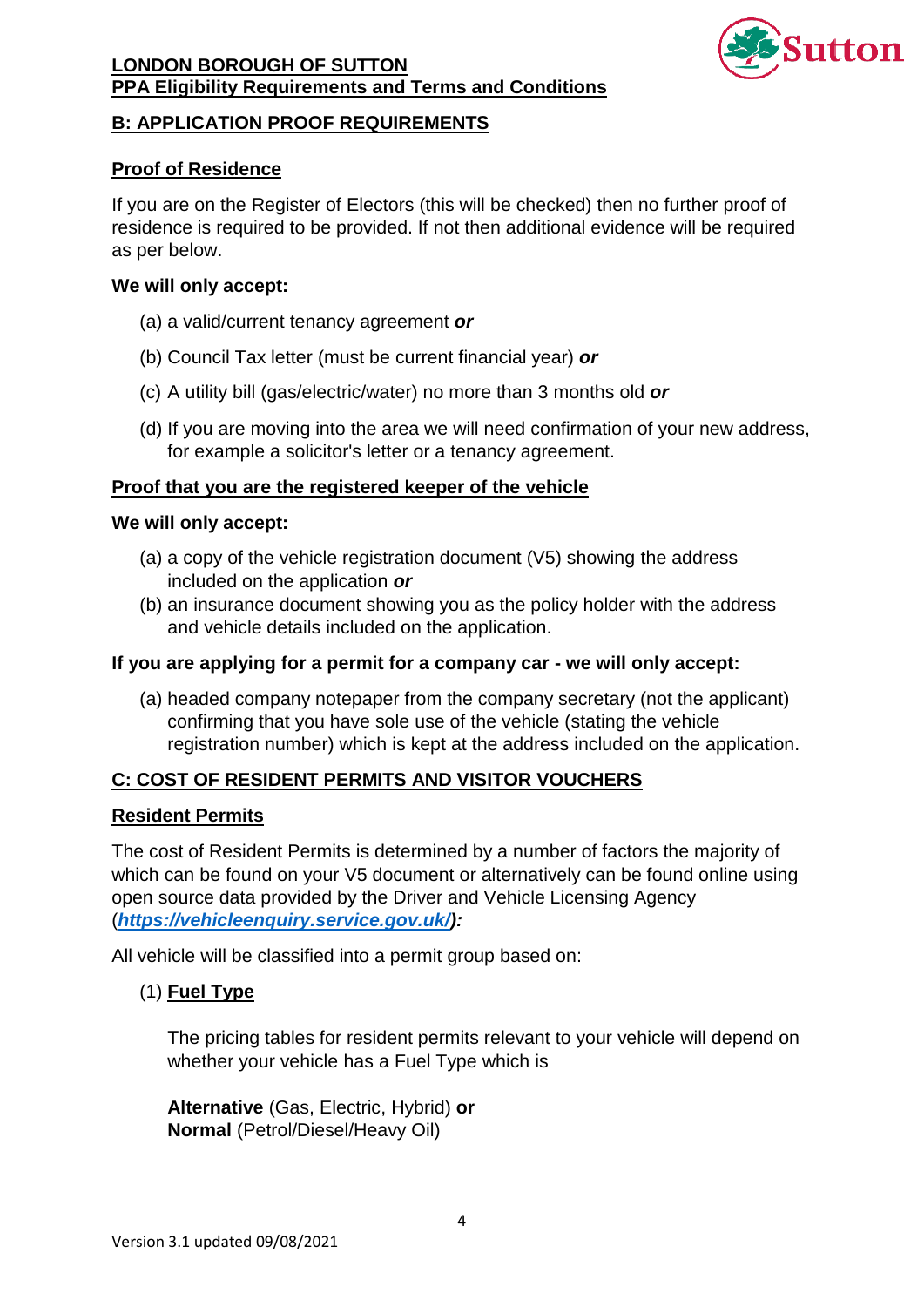

# (2) **Vehicle Type Approval**

Resident permits can only be issued to vehicles whose type approval is:

**L1 to L7 inclusive** - motorised vehicles having less than 4 wheels including motorcycles)

**M1** - vehicles having at least 4 wheels and which are designed and constructed for the carriage of passengers and comprise not more than eight seats in addition to the driver's seat only

**N1** - vehicles having at least 4 wheels which are designed and constructed for the carriage of goods and have a maximum gross weight not exceeding 3.5 tonnes.

### (3) **CO2 Emissions**

Prices for Residents Permits are varied according to your vehicles CO2 Emissions with lower emitting vehicles attracting cheaper prices

#### (4) **Number of permits at an address**

There is a maximum of three (3) permits allowed per address with a surcharge of £25 for the second permit and £50 for the third permit on top of the price for a 1<sup>st</sup> permit within the permit category for the vehicle based on the above criteria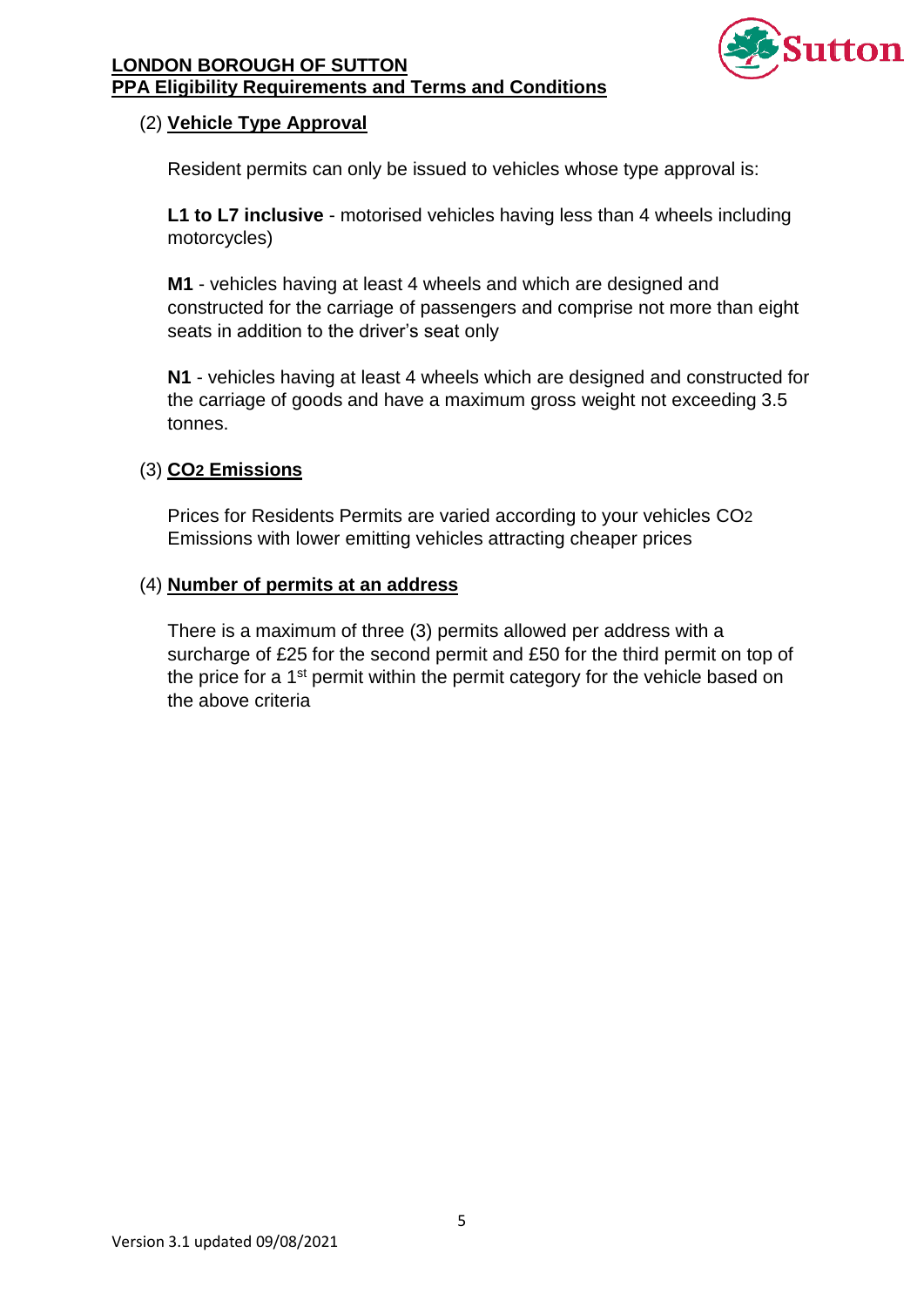

#### **Current Price Tables**

| <b>Vehicle Criteria</b> |                       |                                |                        | <b>Permits issued at address</b> |      |      |  |
|-------------------------|-----------------------|--------------------------------|------------------------|----------------------------------|------|------|--|
| <b>Vehicle Type</b>     | <b>Fuel Type</b>      | <b>CO2</b> emissions<br>(g/km) | <b>Permit</b><br>Group | 1st                              | 2nd  | 3rd  |  |
| L1 to L7, M1            | <b>Normal</b>         | Up to $120$                    |                        | £40                              | £65  | £90  |  |
|                         | (Petrol/Diesel)       | $121 - 165$                    | 2                      | £55                              | £80  | £105 |  |
|                         |                       | $166 - 225$                    | 3                      | £80                              | £105 | £130 |  |
|                         |                       | <b>Over 225</b>                | 4                      | £110                             | £135 | £160 |  |
|                         | Alternative           | <b>Up to 140</b>               |                        | £40                              | £65  | £90  |  |
|                         | (Gas/Hybrid/Electric) | 141 - 185                      | 2                      | £55                              | £80  | £105 |  |
|                         |                       | $186 - 255$                    | 3                      | £80                              | £105 | £130 |  |
|                         |                       | <b>Over 255</b>                | 4                      | £110                             | £135 | £160 |  |
| <b>N1</b>               | N/A                   | N/A                            | 5                      | £150                             | £175 | £200 |  |

*Where the CO2 emissions of a vehicle are not known, due to the vehicle's age or similar, permit group 3 charges shall apply. Electric vehicles powered by electricity alone (EVs) shall be exempt from any permit charge.*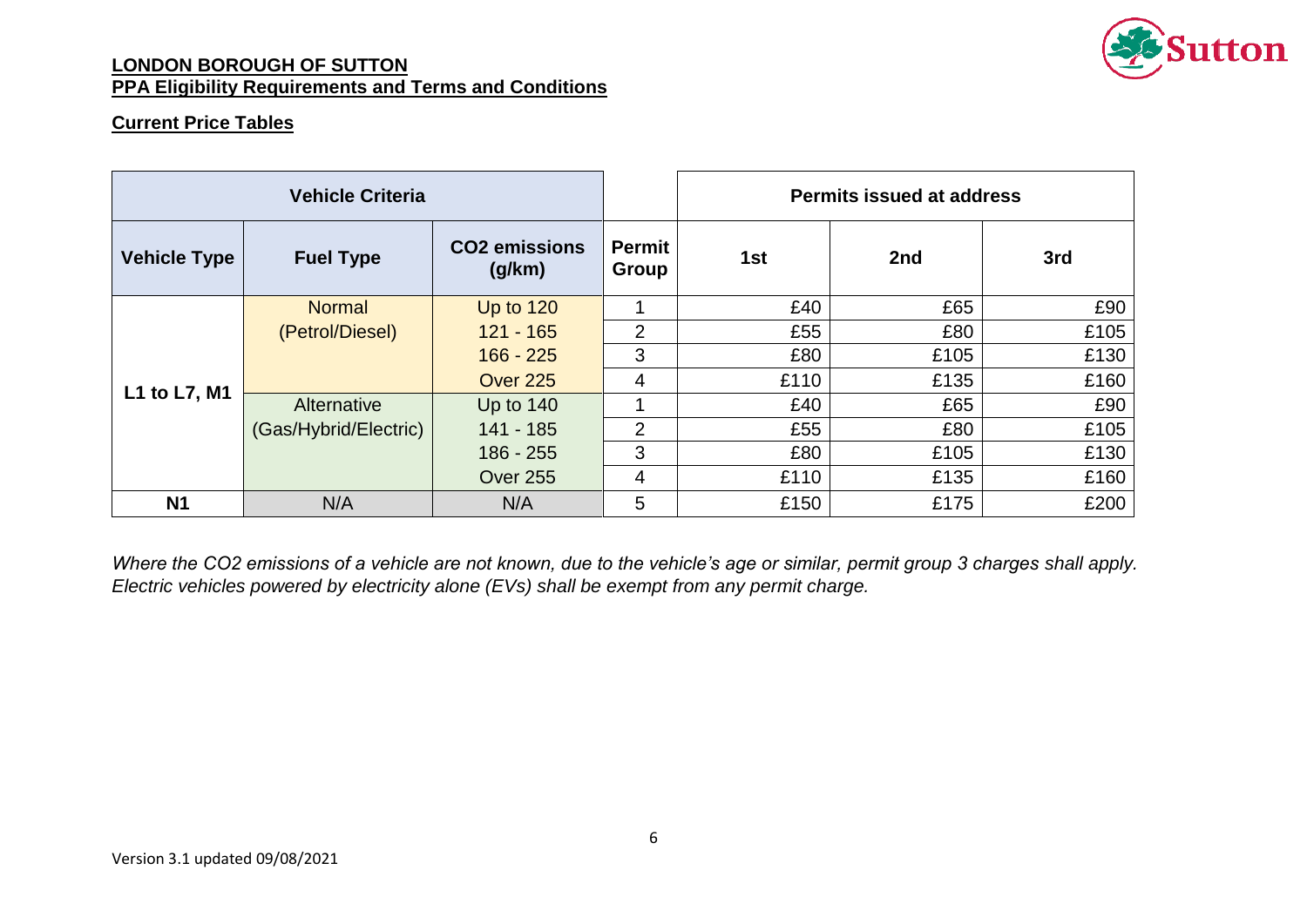

### **Resident Visitor Vouchers**

Each address within the Permit Parking Area, as defined by Schedule 3 of the Sutton (Charged for Parking Places) Order 2017, and subsequent amendments, is entitled to **50 hours of free visitor vouchers per 12 month period**.

Additional book of visitor vouchers can be purchased at a cost of £61 per 100 hours either online or by submitting an application by post or in person at 50 Grove Road, Sutton, SM1 1BT.

#### **Refunds**

No refund will be given for a Residents Permit of Visitor Voucher once is has been issued and become valid.

#### **D: Terms and Conditions of Use**

#### **Resident Permits**

- 1. Each Permit will be issued with a protective cover and must be displayed on the vehicle to which it relates in such a way that the details are readily visible from the front, passenger side of the vehicle.
- 2. A Permit is only valid for the specific vehicle named on the Application Form and on the Permit.
- 3. A Permit will enable the holder to park in Permit Parking Area to which the Permit relates, as indicated by the colour/letter reference of the Permit and repeated on the signs controlling the parking place during the days and times as indicated on the signs controlling the parking place.
- 4. A Permit will **not** enable a holder to park in parking spaces controlled by signs displaying a different zone colour or in disabled persons' (Blue Badge), solo motorcycle or other permit bays (such as car club bays) or on any yellow line restriction.
- 5. Permit Holders **should not** use the permit to park obstructing a dropped kerb, unless permission from the householder has been provided.
- 6. Parking on the footway is only allowed if there are signs indicating it is permissible. Blue start and end signs will indicate where, and how, vehicles are required to park on the footway.
- 7. From time to time an area within the Permit Parking Area may be "suspended" which means that waiting and loading is prohibited on the days and times indicated on the suspension sign. Please do not use your Permit to park in these areas when they are suspended as your vehicle will be issued with a Penalty Charge Notice.
- 8. A Permit does **not** give the holder the right to park outside his / her home or guarantee the availability of a parking space.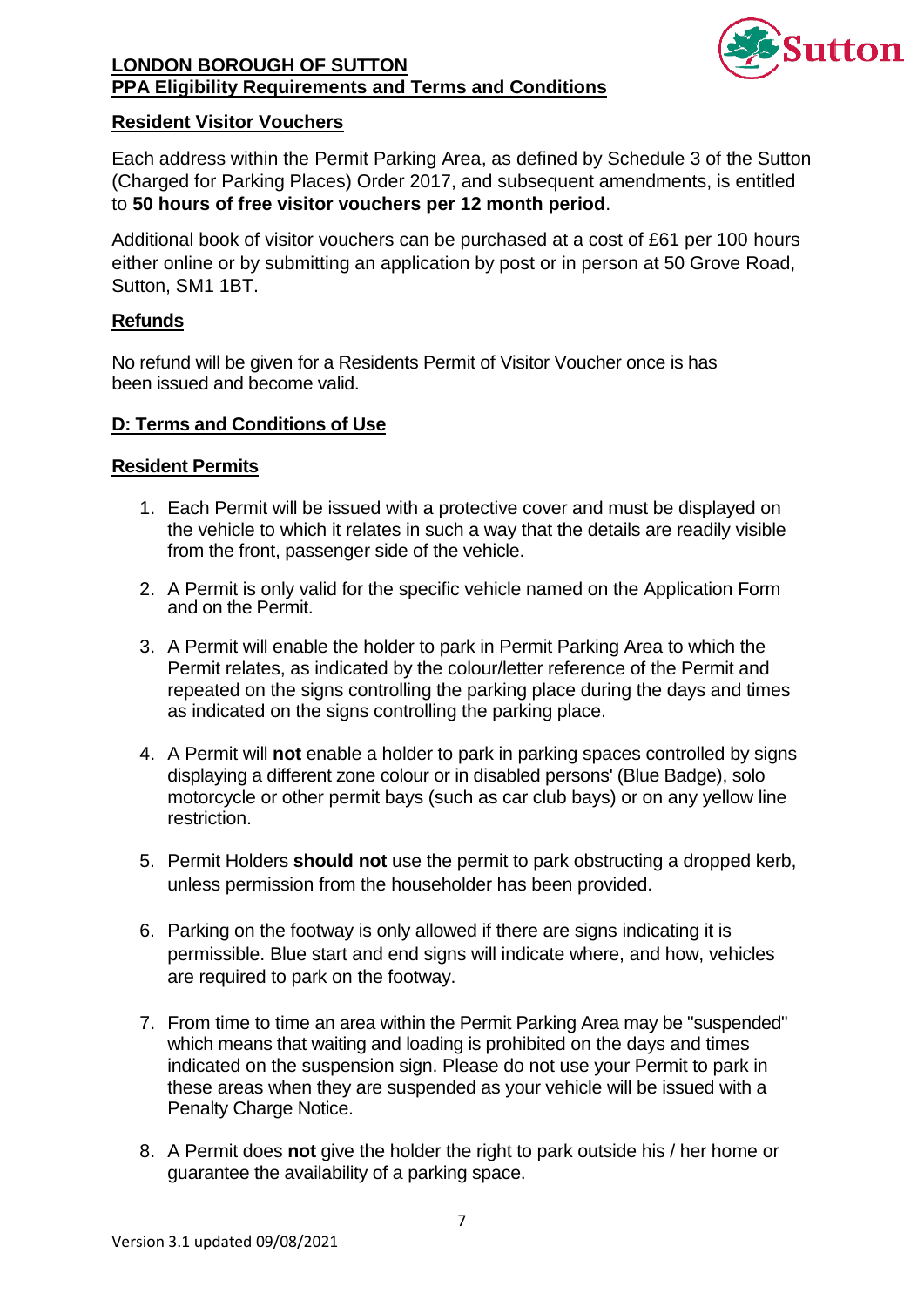

- 9. Permits must be surrendered if the holder changes address or ceases to own or use the vehicle for which the Permit was issued.
- 10.A Permit Holder who surrenders a Permit to the Council after the permit has become valid shall not be entitled to a refund.
- 11.Permits are **not** transferable from one person to another.
- 12.A new Permit must be obtained in the event of a change of vehicle and will be issued for the unexpired period of the original Permit. This is subject to a £25 administration charge.
- 13.If a Permit is lost, stolen, destroyed, defaced or mutilated the Permit holder shall notify the Council immediately and the permit shall cease to be valid. An application form for the issue of a new Permit will be sent on request. A new Permit will be issued for the unexpired period of the original Permit and an administration charge of £25 will be made.
- 14.The responsibility to renew any Permit on its expiry rests with the Permit Holder.

#### **Resident Visitor Voucher**

- 1. The voucher must be completed in accordance with the conditions of use detailed on the reverse of the resident visitor voucher.
- 2. The Residents Visitors Voucher will enable the holder to park in the permit Parking Area to which the Voucher relates, as indicated by the colour/letter reference of the Voucher and repeated on the signs controlling the parking place during the days and times as indicated on the signs controlling the parking place.
- 3. Please allow five working days for the issue of Visitors' Parking Permit Vouchers. If you have not received your vouchers within the 5 working days, please call Parking Services on 020 8770 5000.
- 4. Lost or stolen Visitors' Parking Permit Vouchers will not be replaced.

# **E: WARNING**

The Council will prosecute under the Thefts Acts or other relevant criminal legislation if a person, with intent to deceive:

- 1. Forges, alters, uses, lends to or allows to be used by any other person a Residents Parking Permit.
- 2. Makes or has in his/her possession any document so closely resembling any such Residents Parking Permit as to be calculated to deceive.
- 3. Knowingly makes a false statement for the purpose of obtaining a Residents Parking Permit.